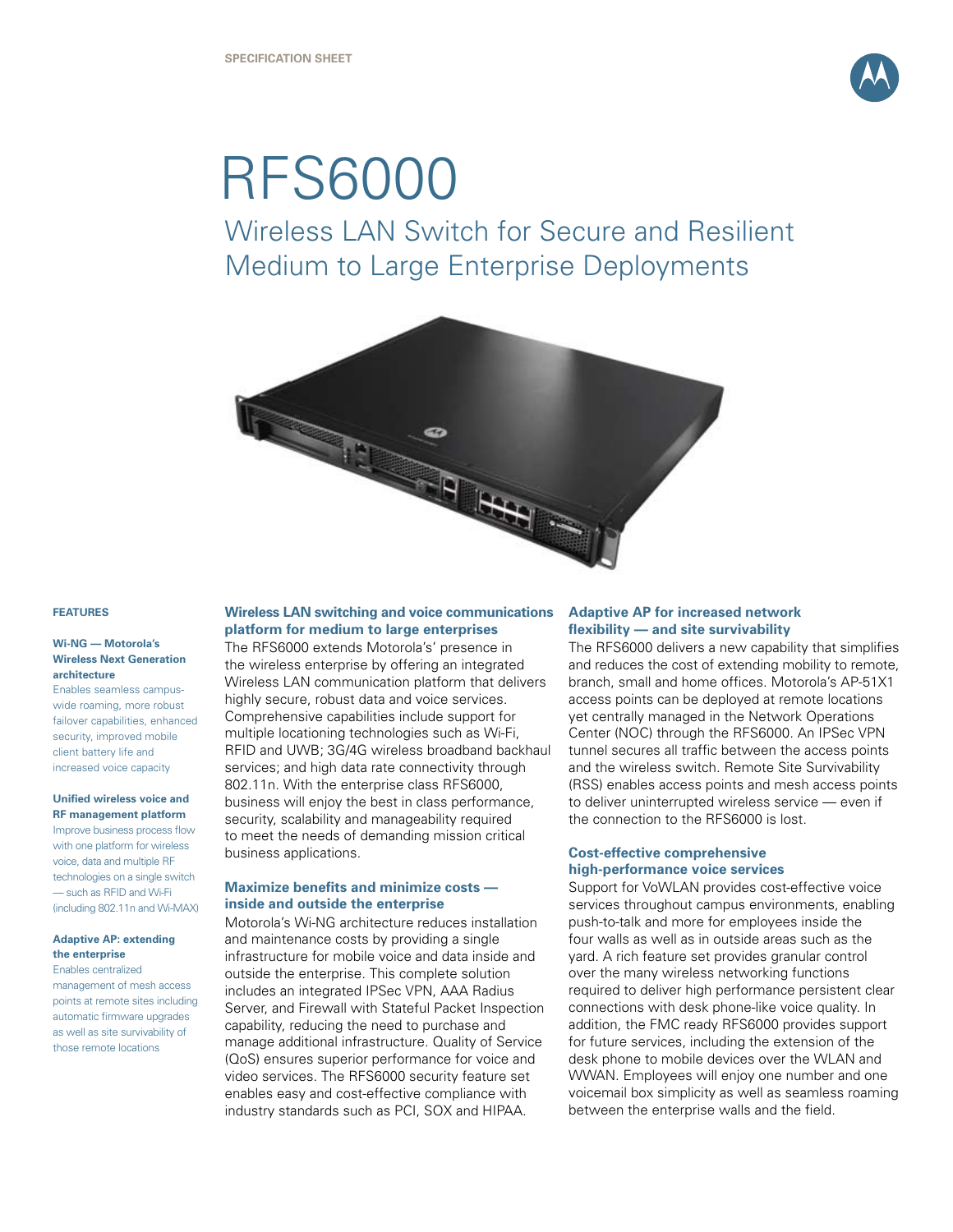#### **Centralized architecture**

A single point of entry that can be centrally managed, easily secured, and lowers the overall cost of deployment and management

#### **Comprehensive layered security**

Exceptional level of data and network protection without sacrificing fast roaming, including: WPA2-CCMP (with 802.11i fast roaming options), integrated RADIUS Server, IPSec VPN Gateway, Secure Guest Access Provisioning and advanced wireless intrusion detection

#### **Real Time Locationing System (RTLS)**

Provides rich locationing services to enable real-time enterprise asset-tracking through support for 802.11, RFID and third party locationing solutions — including industry leaders AeroScout, Ekahau, and Newbury Networks. Standards-based support for: EPC Global ALE interface for processing and filtering data from all active and passive tags; and EPC Global LLRP interface for passive RFID tag support

#### **L2 and L3 roaming**

Seamless roaming of mobile clients even across complex distributed networks

### **RFS6000 network architecture**

The RFS6000 offers the comprehensive functionality necessary to extend wireless voice and data access inside a large enterprise — as well as to remote locations such as branch offices.

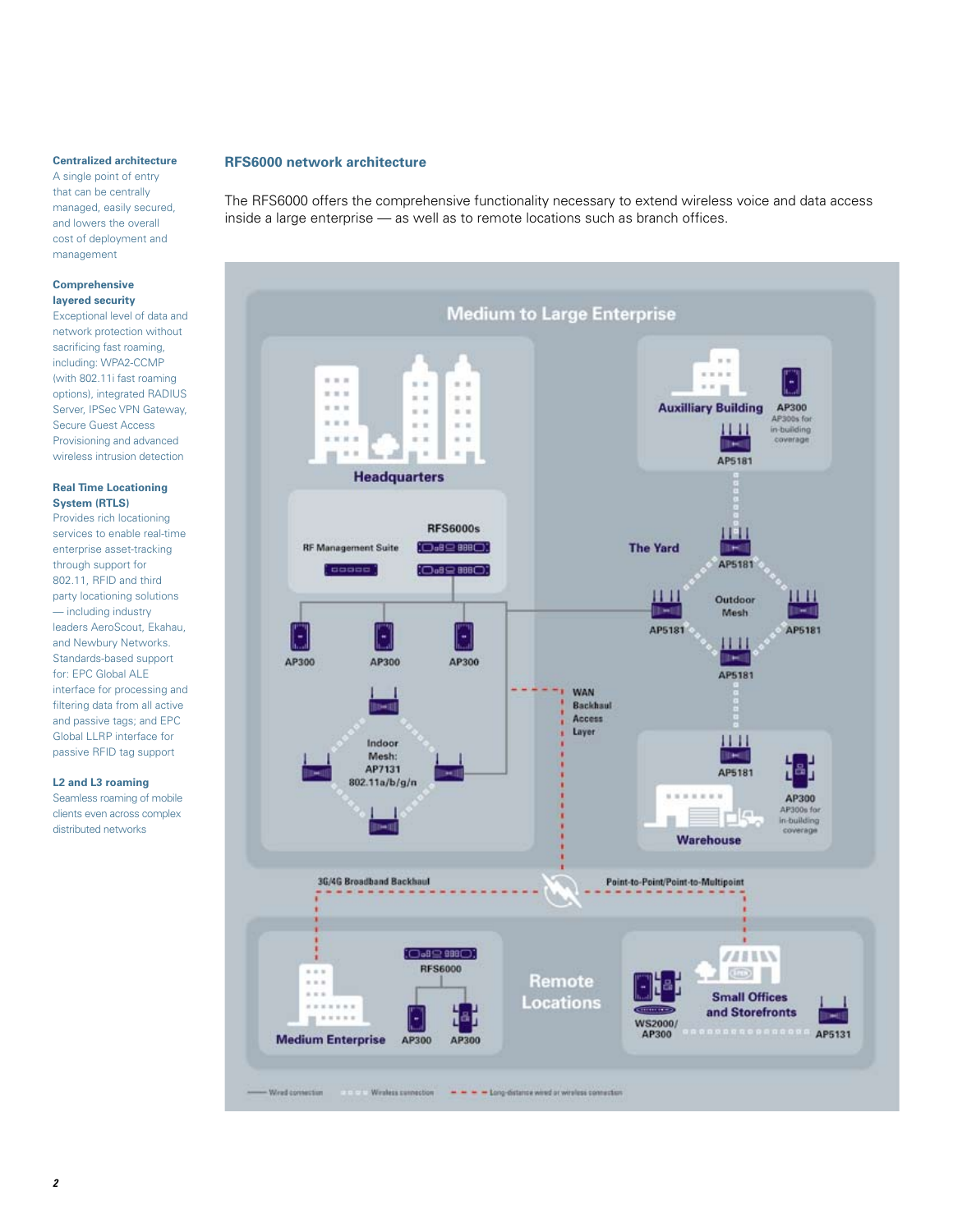#### **Enterprise security — for voice and data**

Comprehensive network security features keep wireless transmissions secure and provide constant compliance with government regulations such as HIPAA and PCI. The wide range of industry standards-based security mechanisms enables enterprises to create a layered security strategy to meet the needs of virtually any application, including: integrated MAC-based authentication, enhanced intrusion detection, AAA/Radius server (for WPA/ WPA2 termination on the box); hotspot provisioning capabilities for secure guest access, a stateful packet inspection firewall, an IPSec VPN and more.

#### **Extensible and scalable — a true platform for today and tomorrow**

A user accessible ExpressCard™ Slot allows the addition of a broadband card (3G/4G) for a redundant wireless WAN backhaul connection, increasing resilience for remote branch offices. The ability to cluster up to 12 RFS6000 RF Switches provides the high level of scalability required for large enterprise deployments.

#### **Raising the bar on enterprise class performance**

Designed to support large scale high bandwidth enterprise deployments, the RFS6000 offers a multicore multithreaded CPU-based architecture that is capable of supporting 2,000 to 20,000 mobile devices and up to 48 dual radio 802.11 a/b/g access ports. In addition, the 802.11n ready device offers the failover capabilities and cluster management required to ensure high availability.

#### **Cost-effective centralized management**

Motorola provides the tools you need to simplify and minimize the costs associated with day-to-day management of mobility solutions. The RFS6000 provides unified management of network hardware, software configuration, and network policies, complete with built-in process monitors and troubleshooting tools. In addition, the RF Management Suite is a valuable modular software offering that provides centralized control over the entire lifecycle of your Motorola mobility solution — allowing you to simply plan, deploy, monitor and secure your wireless network.

#### **End-to-end support**

As an industry leader in mobility, Motorola offers the experience gained from deploying mobility solutions all over the globe in many of the world's largest enterprises. Leverage this expertise through Motorola Enterprise Mobility Services, which provides the comprehensive support options you need to get and keep your RFS6000 up and running at peak performance. Motorola recommends protecting your investment with Service from the Start Advance Exchange Support, a multi-year program that provides the next-business-day device replacement you need to keep your business running smoothly and productively. This service also includes Comprehensive Coverage, which covers normal wear and tear, as well as internal and external components damaged through accidental breakage significantly reducing your unforeseen repair expenses.

For more information, visit us on the web at www.motorola.com/rfs6000 or access our global contact directory at www.motorola.com/enterprisemobility/contactus

Virtual AP provides better control of broadcast traffic and enables multiple mobile and wireless applications with quality of service when network is congested; Pre-emptive Roaming ensures Motorola mobile devices roam before signal quality degrades; Power Save Protocol optimizes battery life; Self-healing provides continuous network coverage in the event of loss or disruption of RF coverage

**Clustering and failover features** Supports multiple levels of redundancy and failover capabilities to ensure network availability

**True mobility**

#### **Quality of Service (QoS)**

Enhances voice and video capabilities; prioritizes network traffic to minimize latency and provide optimal responsiveness to all users; Wi-Fi Multimedia Extensions (WMM-Power Save with Admission Control) enhances multimedia application support and improves battery life and capacity; and MU- rate-limiting and MU-load balancing provide granular control and management of bandwidth at the mobile device level

#### **ExpressCard™ slot**

User accessible slot enables easy addition of a redundant broadband wireless connection

## RFS6000 Specifications

| <b>Packet Forwarding</b>                                                                                                              |                                                                                                                                                                                                              | Supported Access                                                                                                                                                                                            | AP300 (802.11a/b/g); L2 and L3                                                                                                                                                                                                                                                                                  |
|---------------------------------------------------------------------------------------------------------------------------------------|--------------------------------------------------------------------------------------------------------------------------------------------------------------------------------------------------------------|-------------------------------------------------------------------------------------------------------------------------------------------------------------------------------------------------------------|-----------------------------------------------------------------------------------------------------------------------------------------------------------------------------------------------------------------------------------------------------------------------------------------------------------------|
| 802.1D-1999 Ethernet bridging; 802.11-.802.3 bridging; 802.10 VLAN tagging and<br>trunking; proxy ARP; IP packet steering-redirection |                                                                                                                                                                                                              | Ports and Access<br>Points:                                                                                                                                                                                 | deployments with static IP support;<br>AP51X1 802.11a/b/g Adaptive AP mode and<br>AP7131 802.11a/b/q/n Adaptive Mode Access Points                                                                                                                                                                              |
| <b>Wireless Networking</b>                                                                                                            |                                                                                                                                                                                                              | Radio frequency automatic channel select (ACS)<br>Transmit power control management (TPC)<br>Country code-based RF configuration<br>802.11b, 802.11g, 802.11a, and 802.11n ready<br><b>Network Security</b> |                                                                                                                                                                                                                                                                                                                 |
| Wireless   AN:                                                                                                                        | Supports 32 WLANs; multi-ESS/BSSID traffic segmentation;<br>VLAN to ESSID mapping; Auto Assignment of VLANs<br>(on RADIUS authentication); Power Save Protocol<br>Polling; pre-emptive roaming; VLAN Pooling |                                                                                                                                                                                                             |                                                                                                                                                                                                                                                                                                                 |
| Bandwidth management:                                                                                                                 | Congestion control per WLAN; per user based on user<br>count or bandwidth utilization                                                                                                                        | Stateful Inspection Firewall                                                                                                                                                                                |                                                                                                                                                                                                                                                                                                                 |
|                                                                                                                                       |                                                                                                                                                                                                              | Access Control Lists (ACLs): L2/3/4 ACLs                                                                                                                                                                    |                                                                                                                                                                                                                                                                                                                 |
| Access Ports:                                                                                                                         | Supports 1-48 "thin" access ports; automatic access<br>port adoption with ACLs; access port load balancing;<br>direct sequence access point-to-access port conversion                                        | Wireless IDS:                                                                                                                                                                                               | Multi-mode roque AP detection, client blacklisting,<br>excessive authentication /association; excessive<br>probes; excessive disassociation/deauthentication;<br>excessive decryption errors; excessive authentication<br>failures; excessive 802.11 replay; excessive crypto IV<br>failures (TKIP/CCMP replay) |
| Adaptive AP:                                                                                                                          | Supports 1-48 adoption of the Independent Motorola<br>AP51X1 802.11a/b/q and AP7131 802.11a/b/q/n<br>Access Points in Adaptive Mode for remote site and<br>branch office solutions                           |                                                                                                                                                                                                             |                                                                                                                                                                                                                                                                                                                 |
| Power-over-Ethernet:                                                                                                                  | Integrated; up to 29.7 watts per Ethernet Port, up to a<br>maximum of 180 watts for simultaneous operation                                                                                                   | Anomaly Analysis:                                                                                                                                                                                           | Source Media Access Control (MAC) = Dest MAC;<br>Illegal frame sizes; Source MAC is multicast; TKIP<br>countermeasures; all zero addresses                                                                                                                                                                      |
| Layer 2 or Layer 3 deployment of Access Ports and Adaptive AP AP51X1<br>802.11a/b/q and AP7131 802.11a/b/q/n Access Points            |                                                                                                                                                                                                              | Wireless IPS via RF Management Suite                                                                                                                                                                        |                                                                                                                                                                                                                                                                                                                 |
| Layer 3 Mobility (Inter-Subnet Roaming)                                                                                               |                                                                                                                                                                                                              |                                                                                                                                                                                                             | Continued on bad                                                                                                                                                                                                                                                                                                |

*Continued on back*